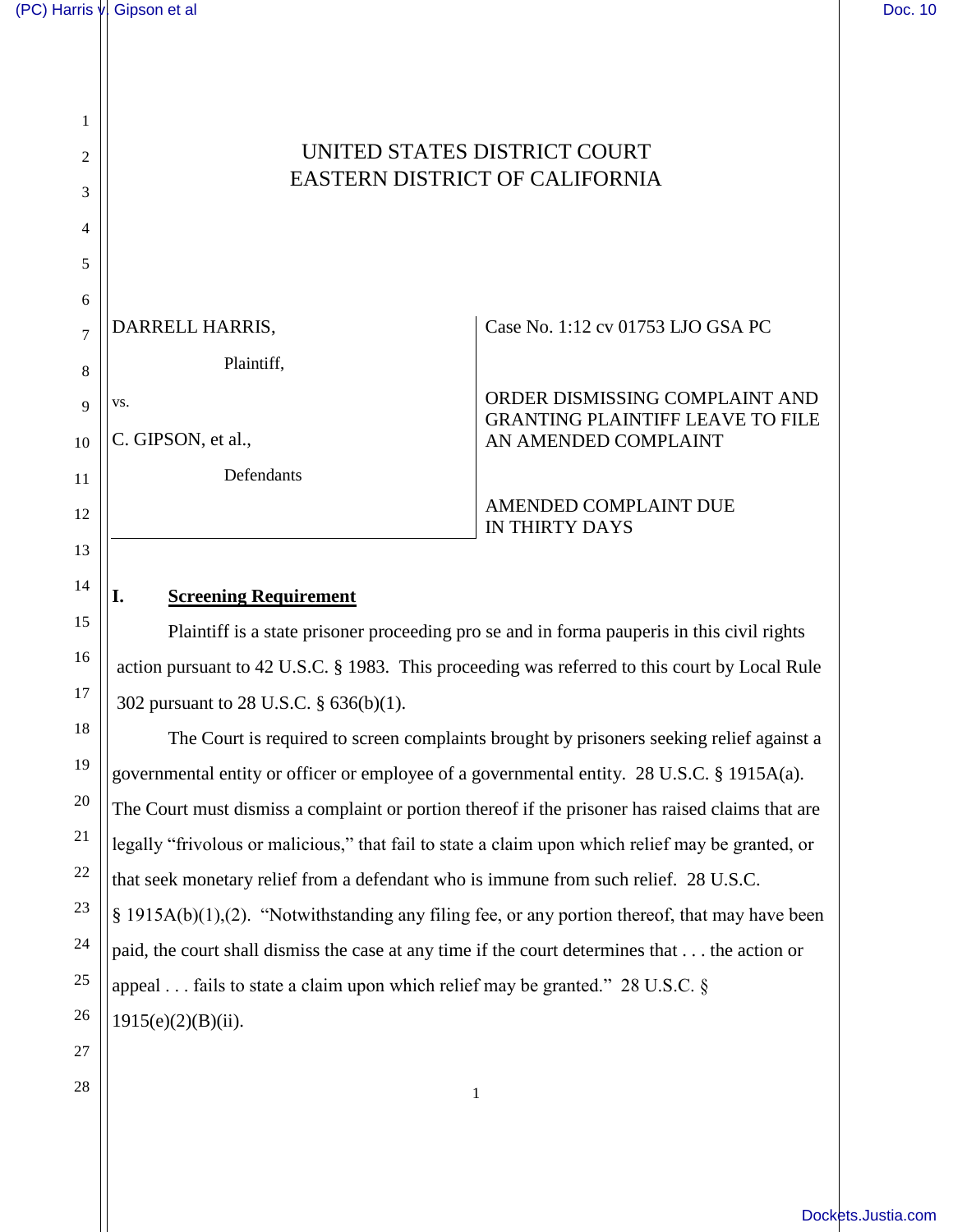1

2

3

"Rule 8(a)'s simplified pleading standard applies to all civil actions, with limited exceptions," none of which applies to section 1983 actions. Swierkiewicz v. Sorema N. A., 534 U.S. 506, 512 (2002); Fed. R. Civ. P. 8(a). Pursuant to Rule 8(a), a complaint must contain "a short and plain statement of the claim showing that the pleader is entitled to relief . . . ." Fed. R. Civ. P. 8(a). "Such a statement must simply give the defendant fair notice of what the plaintiff's claim is and the grounds upon which it rests." Swierkiewicz, 534 U.S. at 512. However, "the liberal pleading standard . . . applies only to a plaintiff's factual allegations." Neitze v. Williams, 490 U.S. 319, 330 n.9 (1989). "[A] liberal interpretation of a civil rights complaint may not supply essential elements of the claim that were not initially pled." Bruns v. Nat'l Credit Union Admin., 122 F.3d 1251, 1257 (9th Cir. 1997) (quoting Ivey v. Bd. of Regents, 673 F.2d 266, 268 (9th Cir. 1982)).

## **II. Plaintiff's Claims**

 $\overline{a}$ 

Plaintiff, an inmate in the custody of the California Department of Corrections and Rehabilitation (CDCR) at CSP Corcoran, brings this lawsuit against defendant correctional officials employed by the CDCR at CSP Corcoran. Plaintiff alleges that he is being denied access to a religious diet in violation of the First Amendment.<sup>1</sup> Plaintiff names as defendants the Warden at CSP Corcoran, the Community Resource Manager, the Native American Spiritual Leader, the Chief Deputy Warden, the Appeals Coordinator and the Chief, Office of Appeals. Plaintiff alleges that:

> The denial of the proper food, properly prepared for consumption is a denial of plaintiff's ability to practice his religion in addition the Defendant refuses/failed to address the issue of deliberate indifference by not addressing the issue in the 602 process or making corrections.

 $<sup>1</sup>$  The Court will also analyze the complaint under the Religious Land Use and Institutionalized</sup> Persons Act (RLUIPA) statute. Plaintiff's omission of a citation to the RLUIPA in his complaint does not foreclose him from pursuing claims under the RLUIPA where his factual allegations are sufficient to have presented a claim under the RLUIPA so as to have amounted to "fair notice" of that claim, even though the statute was not cited in the complaint itself. Alvarez v. Hill, 518 F.3d 1152, 1159 ( $9<sup>th</sup>$  Cir. 2008).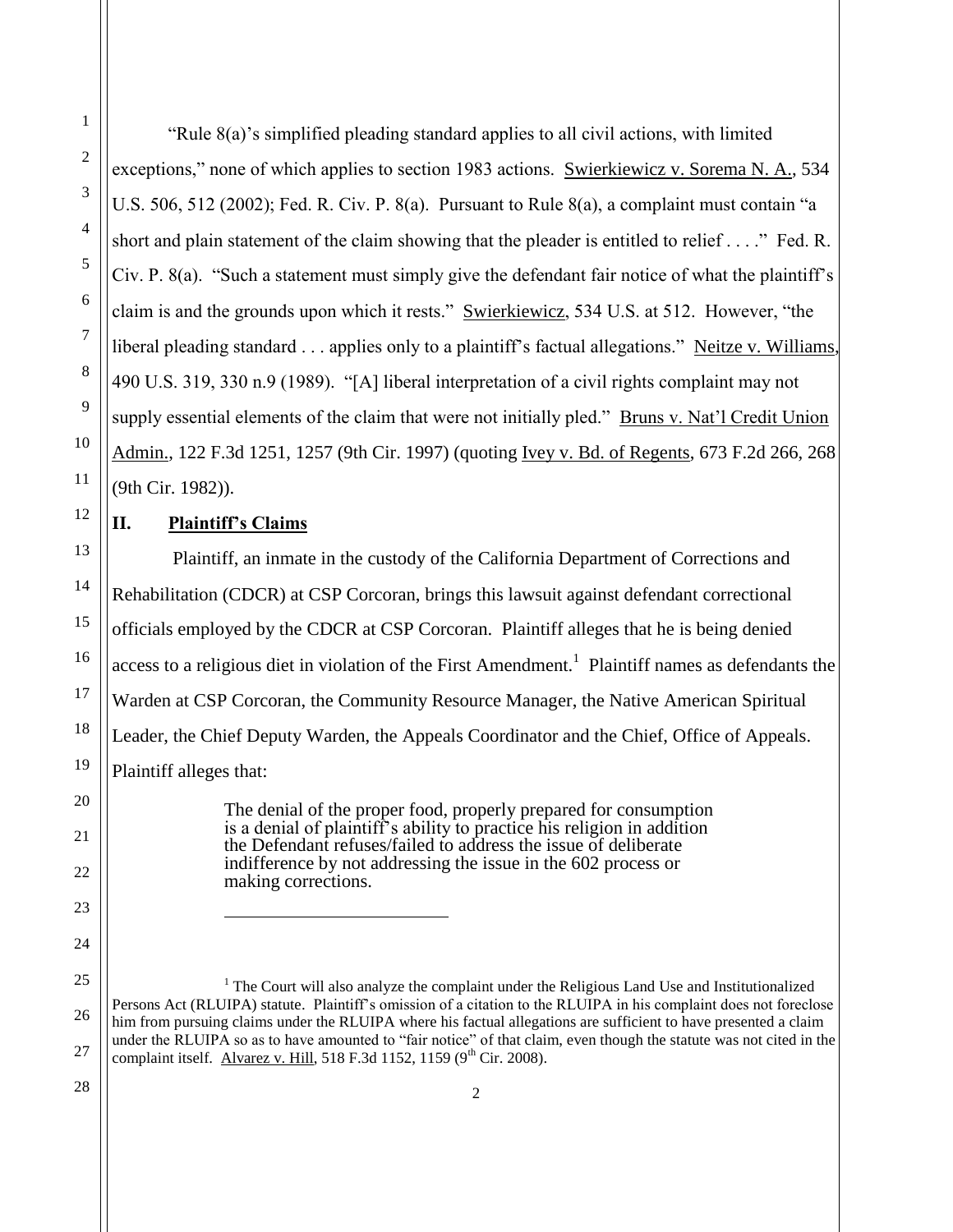The Muslims religion does not force a vegetarian diet in its members, but the defendant by her policys [sic], force the plaintiff to be a vegetarian for two meals. This is not imposed on the Jewish inmates, who share our religious diet edicts."

(Compl. p. 3(a).)

## **A. First Amendment**

"The right to exercise religious practices and beliefs does not terminate at the prison door. The free exercise right, however, is necessarily limited by the fact of incarceration, and may be curtailed in order to achieve legitimate correctional goals or to maintain prison security." McElyea v. Babbitt, 833 F.2d 196, 197 (9<sup>th</sup> Cir. 1987)(per curiam)(citations omitted); see also O'Lone v. Estate of Shabazz, 482 U.S. 342, 348 (1987); Shakur v. Schriro, 514 F.3d 878, 883-84  $(9<sup>th</sup> Cir. 2008)$ . In order to implicate the Free Exercise Clause, the prisoner's belief must be both sincerely held and rooted in religious belief. Shakur, 514 F.3d at 885.

In analyzing the legitimacy of regulation of prisoners' religious expression, the court should utilize the Turner factors.  ${}^{2}$ See O'Lone, 482 U.S. at 349; Shakur, 514 F.3d at 884 (analyzing Muslim inmate's challenge to the denial of his request for kosher meat, which he believed would be consistent with Islamic Halal requirements); Henderson v. Terhune, 379 F.3d 709, 713 (9<sup>th</sup> Cir. 2004); Mayweathers v. Newland, 258 F.3d 930, 937-38 (9<sup>th</sup> Cir.  $2001$ )(analyzing Muslim inmates' challenge to prison work rule and limiting  $O'$ Lone to its facts); Freeman v. Arpaio, 125 F.3d 732, 737 (9<sup>th</sup> Cir. 1997), abrogated on other grounds by Shakur, 514 F.3d at 884-85; Anderson v. Angelone, 123 F.3d 1197, 1198 (9<sup>th</sup> Cir. 1997).

Plaintiff's allegation that he is being denied access to an adequate religious diet is belied by his own exhibits.<sup>3</sup> Attached as an exhibit to the complaint is a copy of the response to Plaintiff's inmate grievance at the First Level. The response indicates the following:

 $\overline{a}$ 

1

 $2 \text{ Turner v. } \text{Safley}, 482 \text{ U.S. } 78, 93 \text{ (1987)}.$ 

<sup>&</sup>lt;sup>3</sup> Error! Main Document Only. The court is not required to accept as true conclusory allegations which are contradicted by documents referred to in the complaint. See Lovell v. Chandler, 303 F.3d 1039, 1052 ( $9<sup>th</sup>$  Cir. 2002); Steckman v. Hart Brewing, 143 F.3d 1293, 1295-96 (9<sup>th</sup> Cir. 1998).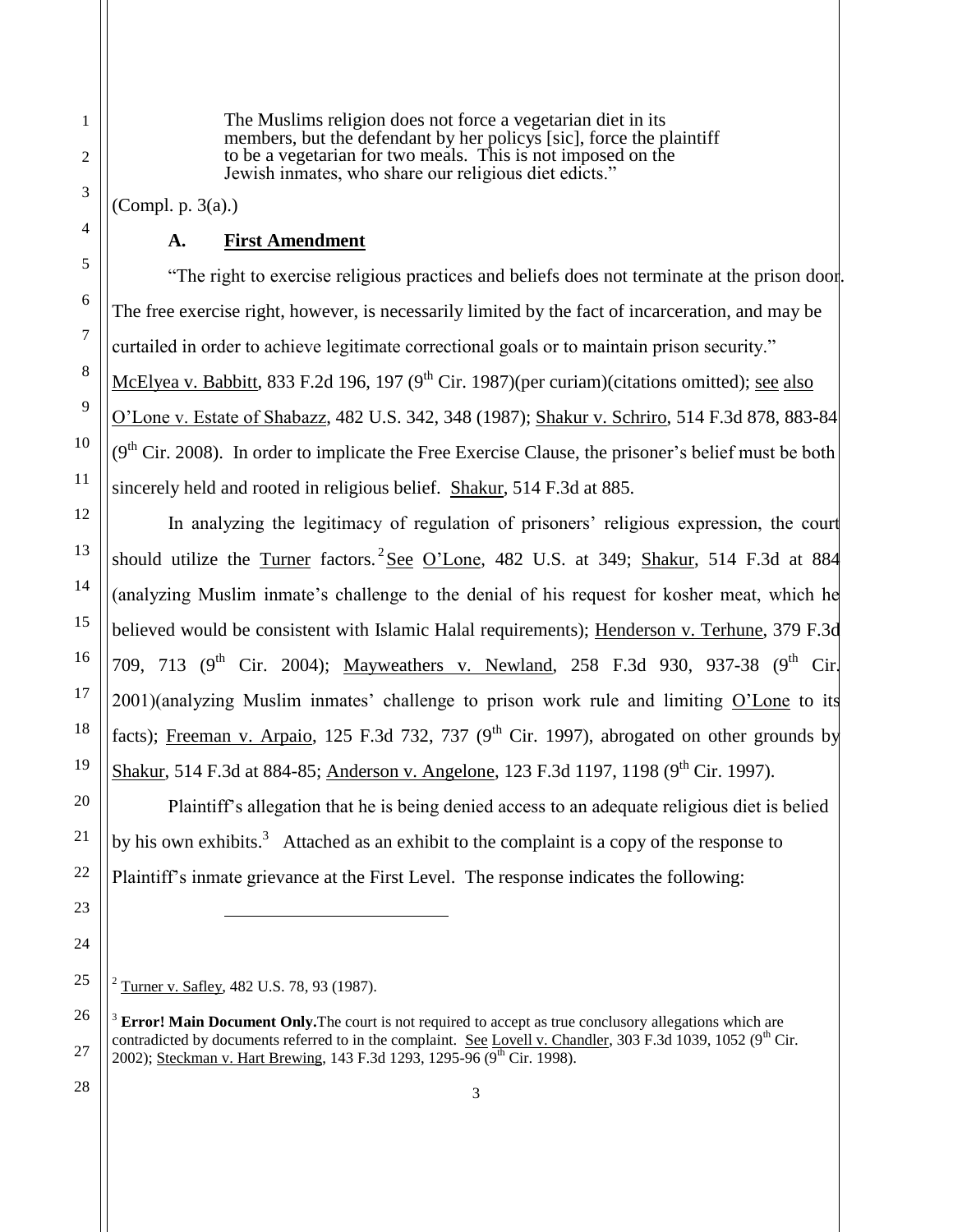| 1  |                                                                                                     |                                                                                                                                              |  |  |
|----|-----------------------------------------------------------------------------------------------------|----------------------------------------------------------------------------------------------------------------------------------------------|--|--|
| 2  |                                                                                                     | APPEAL ISSUE: You contend that food services is not providing<br>an adequate meal for the breakfast and lunch halal diets. You               |  |  |
| 3  | request to have the option between vegetarian and a standard<br>breakfast and lunch.                |                                                                                                                                              |  |  |
| 4  |                                                                                                     | INTERVIEW: On June 13, 2012, you were interviewed by B.                                                                                      |  |  |
| 5  |                                                                                                     | Albitrea, NASL, regarding your appeal. You were afforded the<br>opportunity to further explain your issue and to provide any                 |  |  |
| 6  |                                                                                                     | supporting evidence or documents. I informed you that I do not<br>have the authority to alter the religious diet. We discussed that this     |  |  |
| 7  |                                                                                                     | is more an issue to be addressed with kitchen staff.                                                                                         |  |  |
| 8  |                                                                                                     | APPEAL RESPONSE: Per a memorandum authored by Director<br>Giurbino, Division of Adult Institutions, dated March 18, 2010,                    |  |  |
| 9  |                                                                                                     | "CFMs (Correctional Food Managers) are advised of the Religious<br>Meat Alternate Program is a religious diet program with the               |  |  |
| 10 |                                                                                                     | vegetarian option being served for breakfast and lunch. The<br>vegetarian option for breakfast and lunch meets halal requirements.           |  |  |
| 11 |                                                                                                     | The Religious Meat Alternative (Chicken Patty, Beef Patty, or<br>Turkey Frank) is only offered at the dinner meal." All menus are            |  |  |
| 12 | approved                                                                                            |                                                                                                                                              |  |  |
| 13 | (Exh. A, p. 4.)                                                                                     |                                                                                                                                              |  |  |
| 14 | Plaintiff has failed to allege any facts that suggest his ability to freely exercise his            |                                                                                                                                              |  |  |
| 15 | religious belief has been infringed upon. Plaintiff essentially alleges that, of his approved halal |                                                                                                                                              |  |  |
| 16 | meals each day, the vegetarian option is served for breakfast and lunch. There are no allegations   |                                                                                                                                              |  |  |
| 17 |                                                                                                     | that Plaintiff is not being provided with approved halal meals. That the kosher diet for Jewish                                              |  |  |
| 18 |                                                                                                     | inmates may or may not have vegetarian options has no bearing on whether Plaintiff has a viable                                              |  |  |
| 19 | First Amendment claim that he is not being provided an approved religious diet.                     |                                                                                                                                              |  |  |
| 20 | <b>B.</b>                                                                                           | <b>RLUIPA</b>                                                                                                                                |  |  |
| 21 |                                                                                                     | The Religious Land Use and Institutionalized Persons Act of 2000 (RLUIPA)                                                                    |  |  |
| 22 | provides:                                                                                           | No government shall impose a substantial burden on the religious                                                                             |  |  |
| 23 |                                                                                                     | exercise of a person residing in or confined to an institution $\dots$ ,<br>even if the burden results from a rule of general applicability, |  |  |
| 24 |                                                                                                     | unless the government demonstrates that imposition of the burden<br>on that $person -$                                                       |  |  |
| 25 |                                                                                                     | $(1)$ is in furtherance of a compelling<br>government interest; and                                                                          |  |  |
| 26 |                                                                                                     | $(2)$ is the least restrictive means of                                                                                                      |  |  |
| 27 |                                                                                                     | furthering that compelling government<br>interest.                                                                                           |  |  |
| 28 |                                                                                                     | 4                                                                                                                                            |  |  |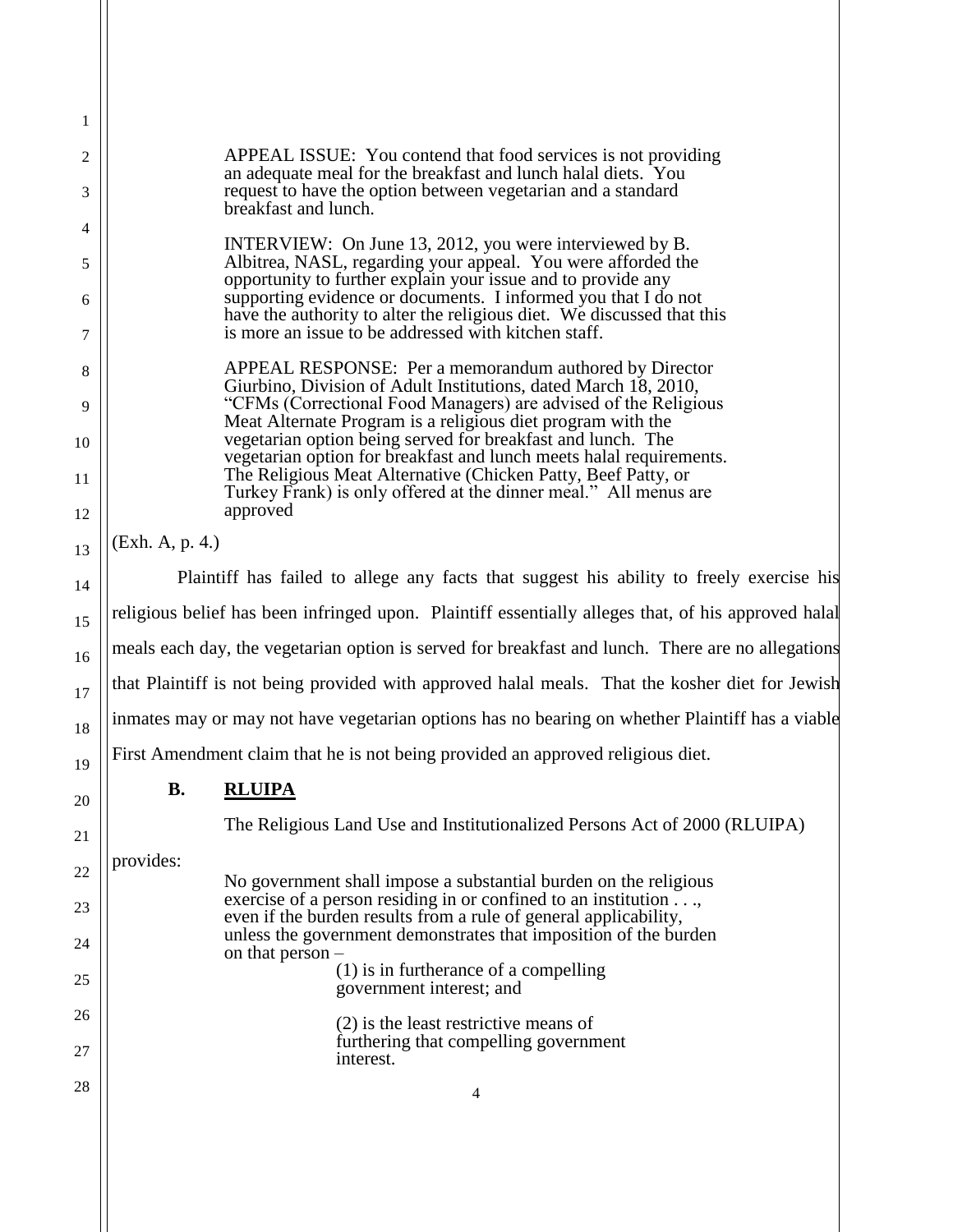2 3 4 5 6 7 8 9 10 11 12 13 14 15 16 17 Defendants substantially burdened the exercise of his religious beliefs. Warsoldier v. Woodford, 418 F.3d 989, 994-95 (9<sup>th</sup> Cir. 2005). If Plaintiff meets his burden, Defendants must demonstrate that "any substantial burden of plaintiff's exercise of his religious beliefs is *both* in furtherance of a compelling governmental interest *and* the least restrictive means of furthering that compelling governmental interest." Id. (emphasis in original). "RLUIPA is to be construed broadly in favor of protecting an inmate's right to exercise his religious beliefs." Id. As noted in Plaintiff's First Amendment claim, Plaintiff has not alleged facts indicating that he has been deprived of a religious diet, or that his ability to exercise his faith has been substantially burdened. As with Plaintiff's First Amendment claim, how prison authorities treat the religious needs of Jewish prisoners has no bearing on Plaintiff's RLUIPA claim. **III. Conclusion and Order**

The Court has screened Plaintiff's complaint and finds that it does not state any claims Upon which relief may be granted under section 1983. The Court will provide Plaintiff with the opportunity to file an amended complaint curing the deficiencies identified by the Court in this order. Noll v. Carlson, 809 F.2d 1446, 1448-49 (9th Cir. 1987). Plaintiff is cautioned that he may not change the nature of this suit by adding new, unrelated claims in his amended complaint. George, 507 F.3d at 607 (no "buckshot" complaints).

42 U.S.C. § 2000cc-1. Plaintiff bears the initial burden of demonstrating that

Plaintiff's amended complaint should be brief, Fed. R. Civ. P. 8(a), but must state what each named defendant did that led to the deprivation of Plaintiff's constitutional or other federal rights, Hydrick, 500 F.3d at 987-88. Although accepted as true, the "[f]actual allegations must be [sufficient] to raise a right to relief above the speculative level . . . ." Bell Atlantic Corp. v. Twombly, 550 U.S. 544, 554 (2007) (citations omitted).

Finally, Plaintiff is advised that an amended complaint supercedes the original complaint, Forsyth v. Humana, Inc., 114 F.3d 1467, 1474 (9th Cir. 1997); King v. Atiyeh, 814 F.2d 565, 567 (9th Cir. 1987), and must be "complete in itself without reference to the prior or superceded pleading," Local Rule 15-220. Plaintiff is warned that "[a]ll causes of action alleged in an

1